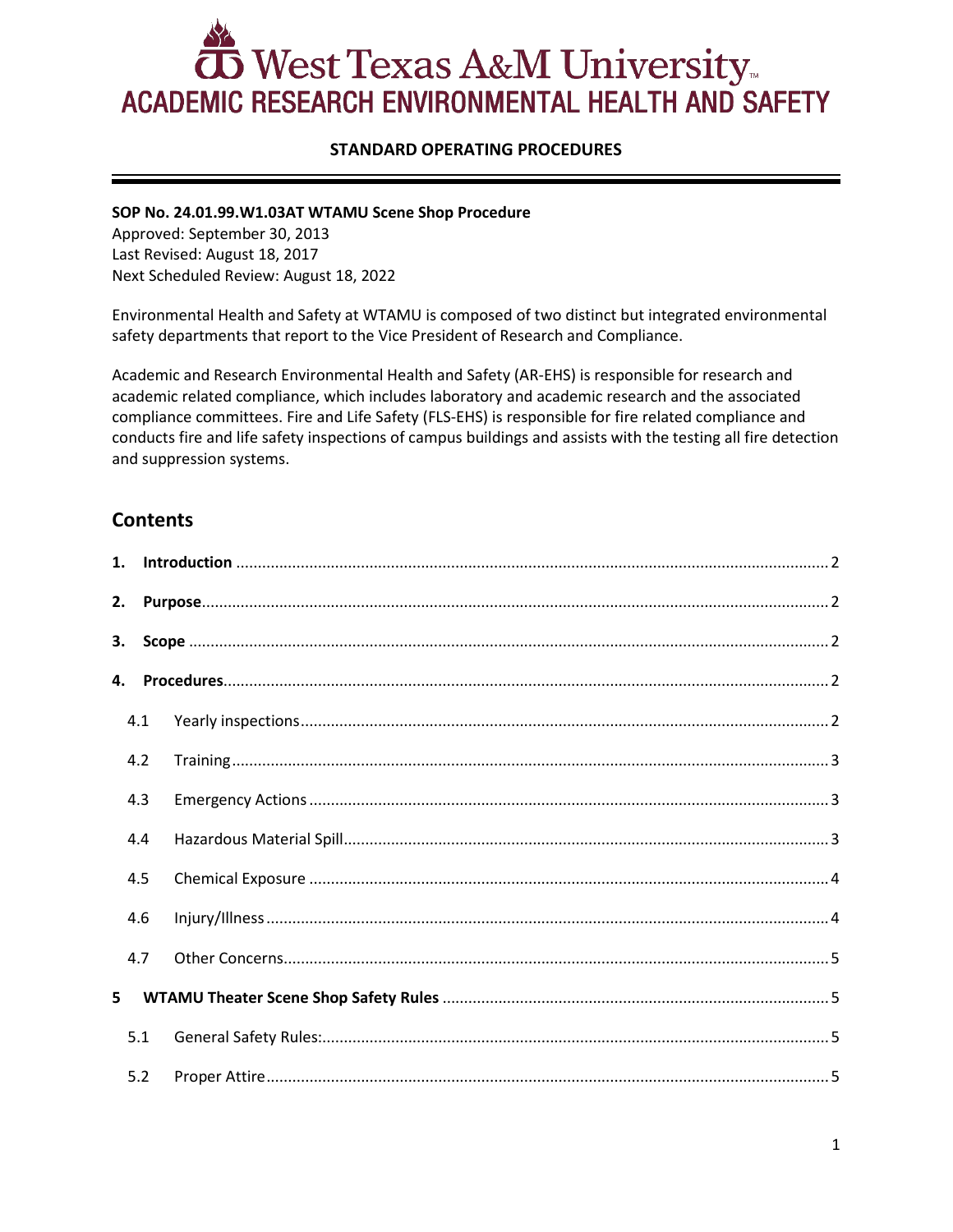#### <span id="page-1-0"></span>**1. Introduction**

The WT Theatre Scene Shop is the production facility of the Theatre program within the Art, Theatre & Dance Department of the Sybil B. Harrington College of Fine Arts and Humanities.

Students enrolled in practicum courses and WT theatre production assistants provide the bulk of the labor in the various technical shops.

The shop introduces students to the tools, materials, procedures and techniques used in scenic construction, lighting, costumes, properties, and sound.

Technical theater work, by nature, is physical, and the use of power equipment is more dangerous than general classroom work. This SOP details some of the important safety guidelines to follow while working in the shop. Adherence to this SOP ensures a safe working environment for all persons in the shop.

# <span id="page-1-1"></span>**2. Purpose**

This procedure is written to ensure oversight and operations of the WTAMU Theatre Scene Shop are conducive to a productive environment for faculty, staff, students, and visitors. This procedure advises and provides guidance for compliance with regulations that apply to all public buildings on the WTAMU campus and all WTAMU facilities. This will help prevent occupational exposures to potentially harmful contaminants and situations.

#### <span id="page-1-2"></span>**3. Scope**

This procedure applies to the West Texas A&M University Theater Scene Shop, and to all employees and students of the University who have access or work in the shop.

#### <span id="page-1-4"></span><span id="page-1-3"></span>**4. Procedures**

4.1 Yearly inspections: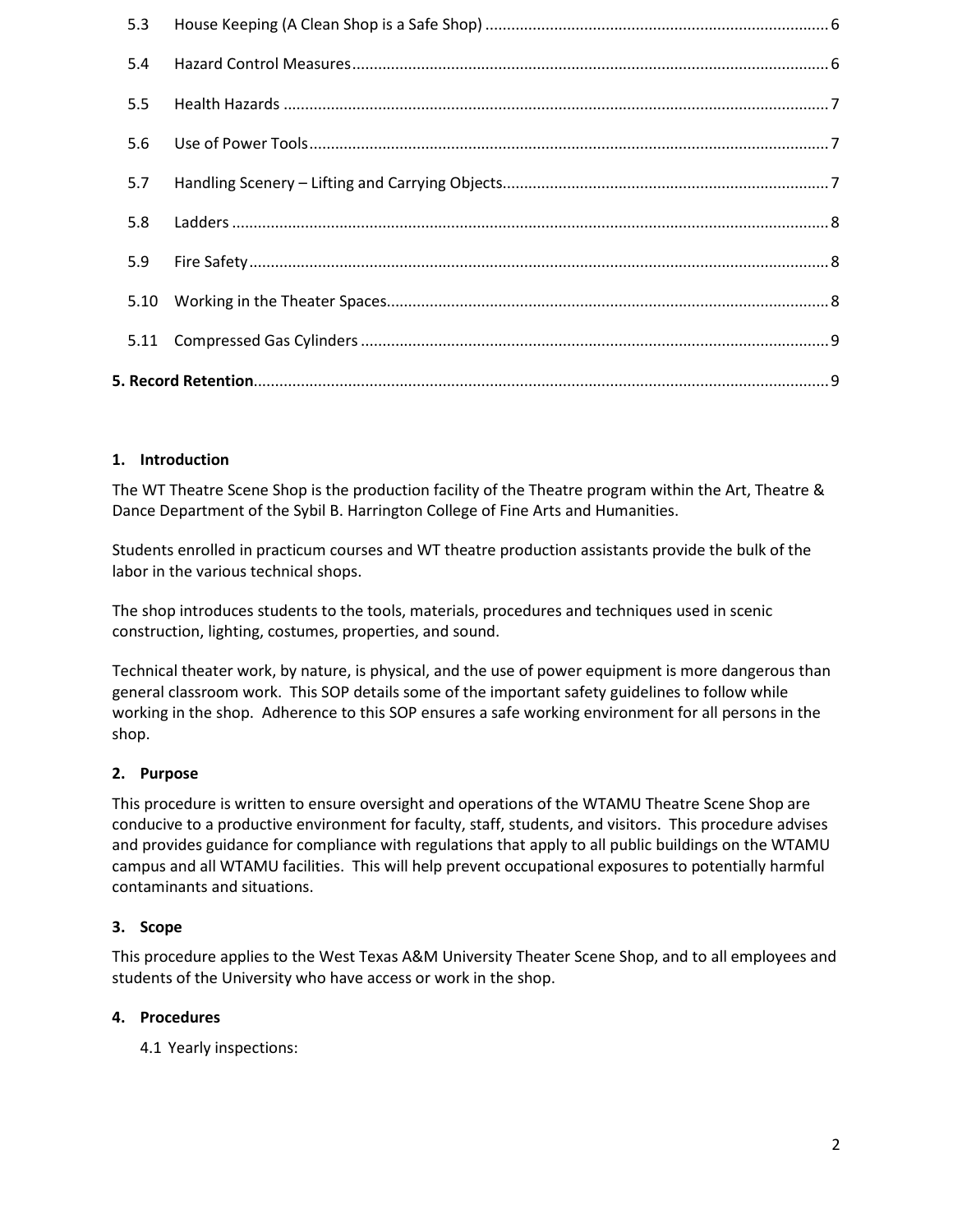Annual inspections and evaluations of WTAMU Theatre Scene Shop, work areas, and related equipment should be performed by EHS to ensure safe operation, cleanliness, and effective performance of the environmental control systems, laboratory work areas, and related equipment. This will reduce the risk of potentially harmful exposure to faculty, staff, students, and visitors. Records will be kept and maintained by the WTAMU Theatre Scene Shop and/or EHS documenting all investigations, evaluations, and maintenance operations.

# <span id="page-2-0"></span>4.2 Training:

The Principal Investigator (PI), Designated Faculty/Instructor, and EHS will also conduct inspections and training for safe operations of processes and equipment used in conjunction with any WTAMU Theatre Scene Shop activity, faculty/student research, or public exhibition.

#### Available Training:

- Shop/process specific SOPs should be maintained by the PI or faculty/instructor.
- Online general safety training available through TrainTraq for faculty and staff.
- Online general safety training available through WTClass for students.
- Online general safety training available through the external training gateway for visitors and exhibitionists.
- Shop specific training conducted periodically through the course of normal teaching activities (maintained by shop faculty/supervisor).
- The PI or designated faculty/instructor will maintain record keeping and retention for future reporting and evaluations. All record keeping and retention will be in compliance with A&M policy and the specific discipline. The format for this process will be defined by EHS and the PI or designated faculty/instructor.

West Texas A&M University Environmental Health and Safety will follow the Texas A&M University System Policy 33.05.02 Required Employee Training. Staff and faculty whose required training is delinquent more than 90 days will have their internet access terminated until all trainings are completed. Only Blackboard and Single Sign-on will be accessible. Internet access will be restored once training has been completed. Student workers whose required training is delinquent more than 90 days will need to be terminated by their manager through Student Employment.

#### <span id="page-2-1"></span>4.3 Emergency Actions:

In the case of emergency or injury, call 911. SO[P 24.01.01.W1.02AR WTAMU Hazard](http://www.wtamu.edu/environmental_safety/faculty-sop.aspx#0002)  [Communications Program](http://www.wtamu.edu/environmental_safety/faculty-sop.aspx#0002) outlines reporting protocols of hazards in the teaching and research areas.

#### <span id="page-2-2"></span>4.4 Hazardous Material Spill:

Spills of hazardous materials (acids, solvents, etc.) should be confined in a safe manner, if possible. Spill containment techniques include diking or enclosing the spill, covering the spill with absorbent material, ventilating the area, closing the door to the spill area, etc. It may be necessary to unplug electrical equipment or turn off sources of ignition in the event of a solvent or flammable liquid spill.

In case of a hazardous material spill: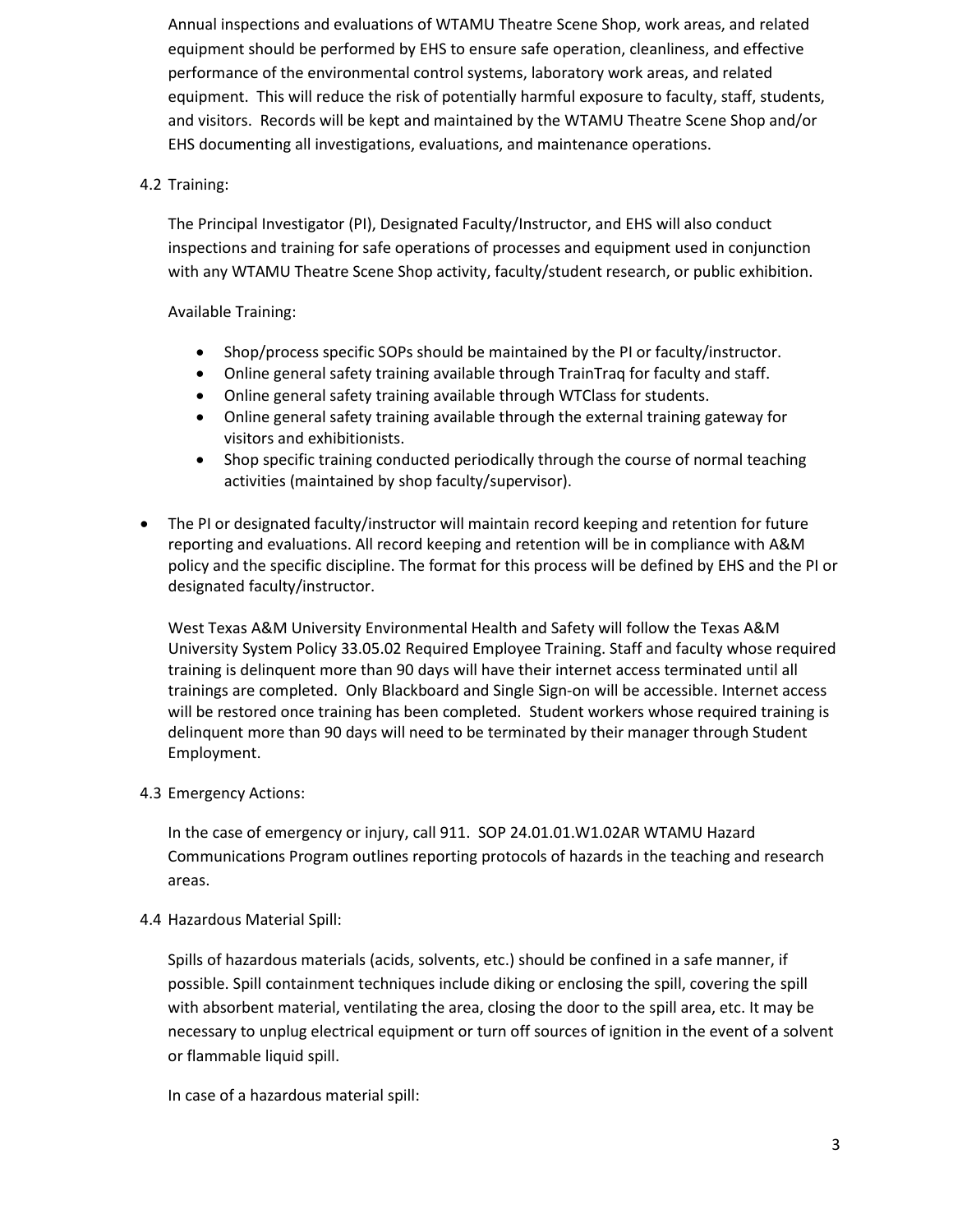- Alert others in the immediate area and evacuate the area if necessary.
- If the spill cannot be handled safely by Theater Department personnel, notify EHS for cleanup.
- Report the following details if known:
	- o location of the spill,
	- o chemical or product name,
	- o approximate quantity spilled, and
	- o other pertinent information

#### <span id="page-3-0"></span>4.5 Chemical Exposure:

The following procedures should be followed in the event of chemical exposure. In all cases, the incident should be reported to faculty, regardless of severity. Also refer to Injury/Illness procedures in the next section.

Chemicals on Skin:

- Immediately flush the affected area with water for no less than 15 minutes. Remove any contaminated jewelry or clothing to facilitate removal of residual material.
- If medical attention is needed, call WTAMU EHS x2270 and explain what chemicals were involved.
- Review SDS for any delayed effects.

Chemicals in Eyes:

- Flush eyes with water for at least 15 minutes. Hold eyelids open and rotate eyeballs so all surface areas can be rinsed. Use of an eyewash station is desirable so hands are free to hold the eyes open.
- If applicable, remove contact lenses while rinsing. Do not attempt to reinsert them after rinsing.
- Seek medical attention regardless of severity. Call EHS and explain what chemicals were involved.
- Review SDS for any delayed effects.

Chemical Inhalation:

- Provide fresh air (open windows, close chemical containers, provide fans).
- If symptoms (headaches, nose or throat irritation, etc.) persist and medical attention is needed, call WTAMU EHS x2270 and explain what chemicals were involved.
- Review SDS for health effects.

<span id="page-3-1"></span>4.6 Injury/Illness:

If someone is injured while visiting, working or attending classes at WTAMU Theater Scene Shop, it is important that the incident be reported as described below. In all cases, if the injury is serious, call 911 immediately!

- Employees
	- o Employees who suffer any work-related injury/illness must report the incident immediately to their supervisor and complete an Incident/Injury report. Supervisors are responsible for signing the form and assisting with the incident investigation.
	- $\circ$  If the injury is not serious or life-threatening but still requires medical attention, the employee should proceed to the nearest hospital or clinic, or to their personal physician for evaluation and treatment.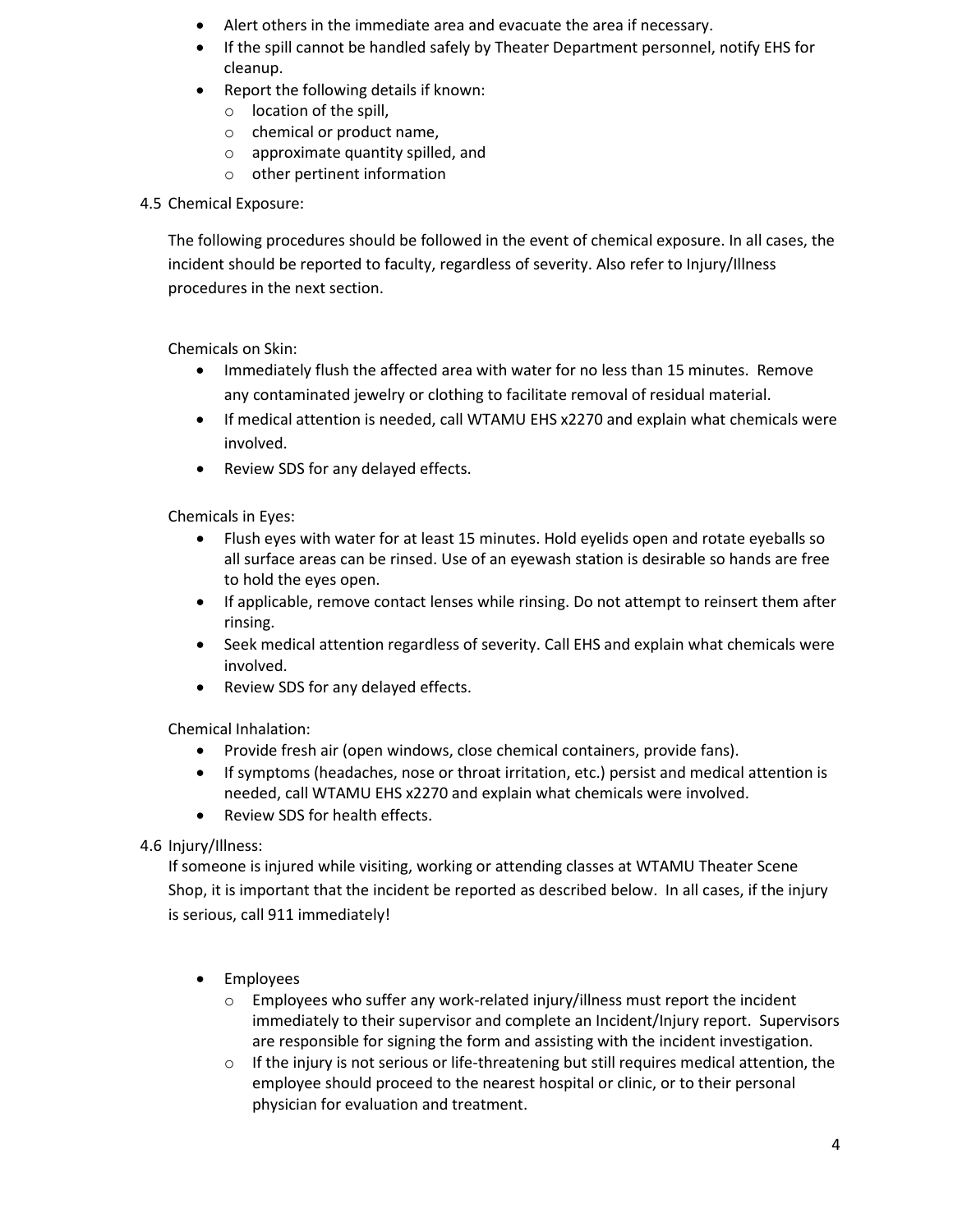- $\circ$  NOTE: A copy of the Injury/Illness report must be submitted to the Assistant VP or Risk Management within 24-48 hours of the incident.
- **Visitors** 
	- o Immediately notify EHS of any injury or illness involving visitors.
- Students:
	- $\circ$  In case of medical emergency, on-campus students should call 911. Students who suffer an injury or become ill during classroom activities should notify the course instructor or graduate assistant immediately and report to the Student Health Services for evaluation and treatment. If the injury or illness is related to on-campus activities or an unsafe condition in a university building that may require follow-up by EHS personnel the student must complete an Incident/Injury report.
	- $\circ$  If the injury occurs during classroom activities, the course instructor or graduate assistant should complete an Incident/Injury report and forward a copy to EHS regardless of whether or not the student reports to the Student Health Services. Even minor injuries should be reported since these may indicate trends and/or the need for corrective actions.

#### <span id="page-4-0"></span>4.7 Other Concerns:

Any pregnant students, or students planning to become pregnant, should consult their health care provider to determine what, if any, additional precautions are needed based on their individual situation. It is the responsibility of the student to communicate their needs to the PI/Instructor and Vice President for Student Affairs as soon as possible in order for riskreduction to begin when it can be most effective, and to determine if additional modifications are necessary. While the university cannot mandate that the student notify that she is pregnant or is planning to become pregnant, the university strongly recommends that students provide notification so appropriate steps can be taken to ensure the health of both parent and child. To communicate health circumstances or to request additional information, please contact the Vice President for Student Affairs.

#### <span id="page-4-1"></span>**5 WTAMU Theater Scene Shop Safety Rules**

- <span id="page-4-2"></span>5.1 General Safety Rules:
	- The most obvious safety rule is to be careful.
	- Pay attention to the work being conducted and do not rush.
	- Repetitious jobs are more likely to cause a false sense of safety.
	- Do not hurry and do not cut corners regarding safety practices.

No person shall work in the shop while under the influence of drugs or alcohol. Prescribed drugs, which could cause drowsiness, lightheadedness, or disorientation, should also not be used. Any student using such prescribed medications should notify both the faculty and staff in charge. Any person removed from the shops for the above reason shall not be allowed to return unless authorized by the faculty.

#### <span id="page-4-3"></span>5.2 Proper Attire

- **Do** not wear loose, long, or baggy clothing.
- **Do** tie back long hair.
- **Always** wear shoes that cover the whole foot; no sandals.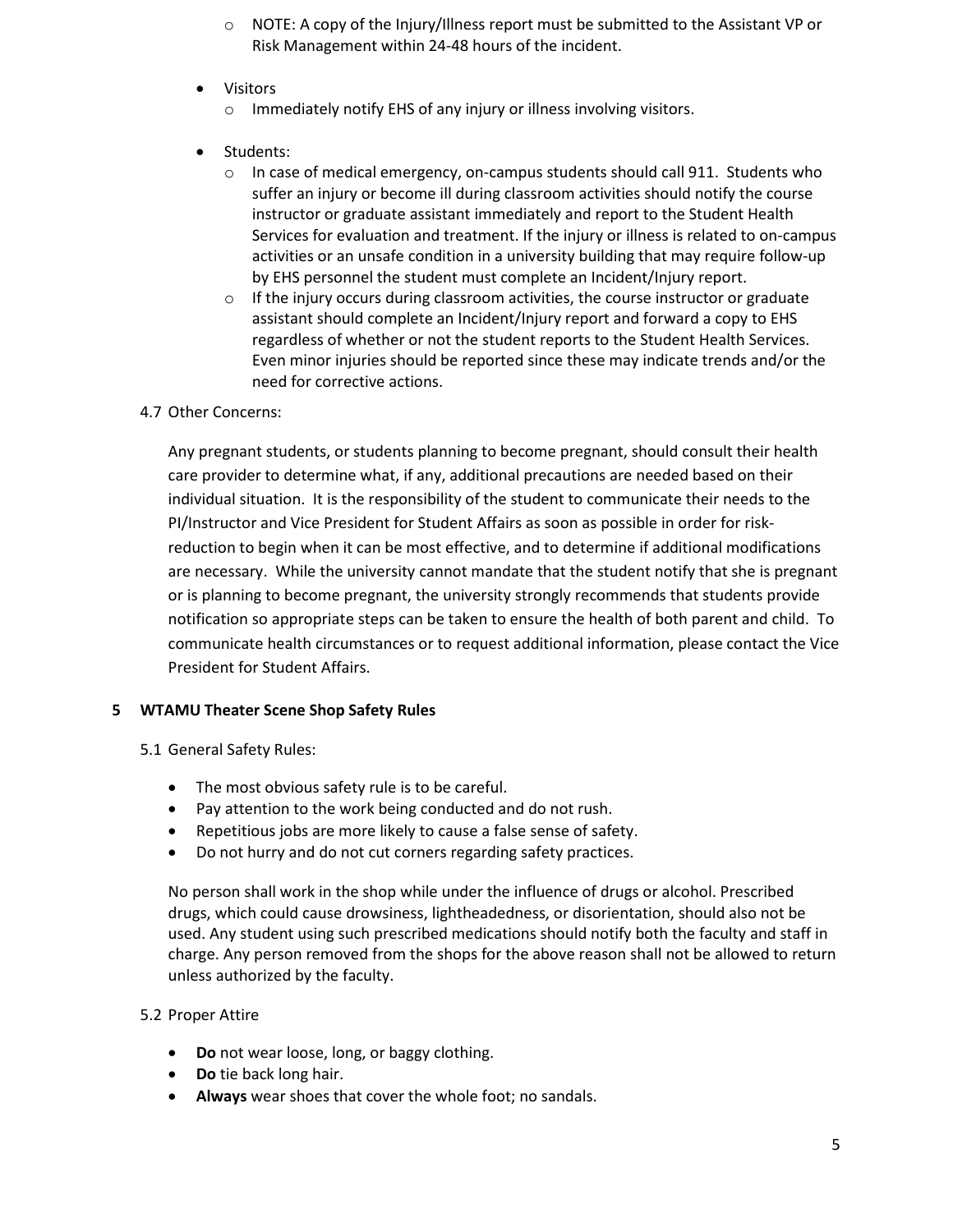- **Do not** wear long or large jewelry.
- **Do** wear clothes that protect you from sawdust, paint and dirt.
- Long sleeves made of cotton are **required** for welding.
- <span id="page-5-0"></span>5.3 House Keeping (A Clean Shop is a Safe Shop)
	- **Do** clean up the work area at the end of the workday.
	- **Do not** leave tools and supplies out unnecessarily.
	- **Do not** let work areas become cluttered with tools and materials.
	- **Do not** leave long items sticking out of trash cans.
	- **Do not** block fire extinguishers, doors or safety equipment.
	- **Do** keep pathways to fire exits clear.

#### <span id="page-5-1"></span>5.4 Hazard Control Measures:

The shop will provide you with safety equipment. If you have any questions or doubts, ask the Technical Director or Scene Shop Foremen. Your safety is our concern. We will never knowingly put you in a position to be over exposed to hazardous situations or materials. We welcome questions if you have any. We will attempt to explain things to you. Feel free to request safety equipment. Our goal is to make you safe and comfortable when performing duties in the shop. The Shop is equipped with Engineering and Administrative controls as well as PPE (personal protective equipment).

- Engineering Controls:
	- o Include: isolation and ventilation. Isolation means separating the hazardous operation from exposed personnel—either by distance or by placing barriers.
	- o Ventilation controls include use of either general exhaust (dilution) or a local exhaust system. Dilution ventilation involves bringing in clean air to dilute the contaminated air and exhausting the diluted air to the outside via exhaust fans. Note: An open door/window or recirculating fan does not provide adequate ventilation for toxic gases and vapors. Local exhaust ventilation involves collection and removal of contaminants near their source so it is much more efficient and effective for some operations. Examples of local exhaust systems include spray booths, canopy exhaust hoods, chemical fume hoods, and specially designed slot exhaust ventilation.
- Work Practice or Administrative Controls:
	- o Include: change in process, substitution, training, good housekeeping and good work practices. Process changes include changing from a paint spraying operation to paint brushing to minimize aerosol production. Substitution means using a less hazardous material or process instead of a more hazardous one (e.g., use of waterbased paints instead of solvent-based paints or use of lead-free glazes and enamels). Additional examples include: flooring in the shop should be wet mopped instead of sweeping which can disturb settled dust and cause it to become airborne, and proper storage of materials (keeping solvent containers closed when not in use, proper labeling of chemical containers, etc.).
- Personal Protective Equipment (PPE):
	- o Include: use of respirators, hearing protection, eye protection (glasses or goggles), hand protection (gloves), face protection (face shield), and foot protection. See PPE and Clothing section of this SOP for additional information.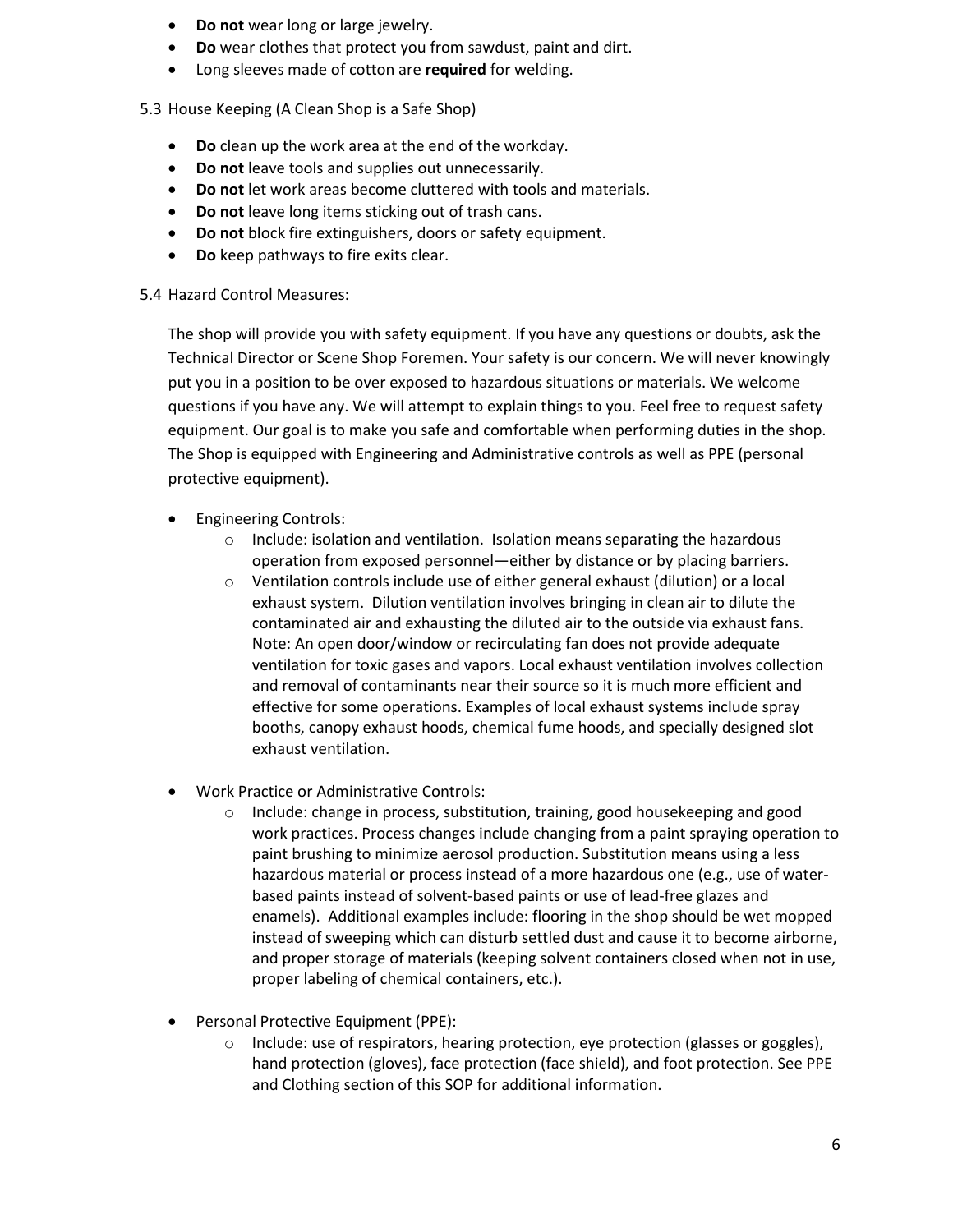- o NOTE: Suitable eye protection is required in all shops where there is a risk of chemical splash, flying particles or optical radiation (infrared and UV light).
	- Respirators (The use of respirators must be in compliance with WTAMU Respiratory Program)
	- Review [24.01.01.W1.27AR: WTAMU Personal Protective Equipment](http://www.wtamu.edu/webres/File/Academics/Graduate%20School/AR-EHS/SOPs/New%20SOP%20with%20contents/24.01.01.W1.27AR%20Personal%20Protective%20Equipment.pdf)  [Procedure](http://www.wtamu.edu/webres/File/Academics/Graduate%20School/AR-EHS/SOPs/New%20SOP%20with%20contents/24.01.01.W1.27AR%20Personal%20Protective%20Equipment.pdf) or discuss with your faculty/instructor for more information on proper use and available PPE.

# <span id="page-6-0"></span>5.5 Health Hazards:

SDS information is supplied in several locations in the shop (Please review where the closest yellow binder to your work area). A safety data sheet and a material safety data sheet are the same thing — documents that accompany hazardous chemicals and substances and outline the dangers, composition, safe handling, and disposal of said chemicals and substances. Read and understand all the information concerning any product you use.

The shop is equipped with a spray hood for the use of any hazardous materials; use it for any hazardous fumes.

When welding, use all the proper clothing and safety equipment. The bright blue light from welding is an eye hazard. A brief glance will not hurt, but do not stare at it.

<span id="page-6-1"></span>5.6 Use of Power Tools:

Each power tool has its own set of safety rules. They are safe when properly used, but they can cause serious accidents when misused. You will be trained on each power tool before you use it. In general, power tools have rotating parts that can catch on clothing, hair, or jewelry. Power tools can throw debris, so eye or face protection is necessary. Hearing protection from loud noise is also often necessary. Make sure the work surface and floors are clear, and get EVERYTHING ready before you hit the ON switch.

Each of the following tools will not be operated without documented training by the shop staff: Table Saw Radial Arm Saw Power Miter Saw Band Saw Drill Press Power Sanders Welding Equipment Circular Saw Jig Saw Any Pneumatic Power Tool

Always make sure that all power tools are turned off before leaving the machine. Never leave an unattended machine running, even for "one second".

Always unplug or disconnect from power all power tools before changing blades, bits, or attachments.

- <span id="page-6-2"></span>5.7 Handling Scenery – Lifting and Carrying Objects
	- Lift correctly, bend your knees and lift with your legs.
	- Communicate with each other.
	- If it is too heavy, ask for help.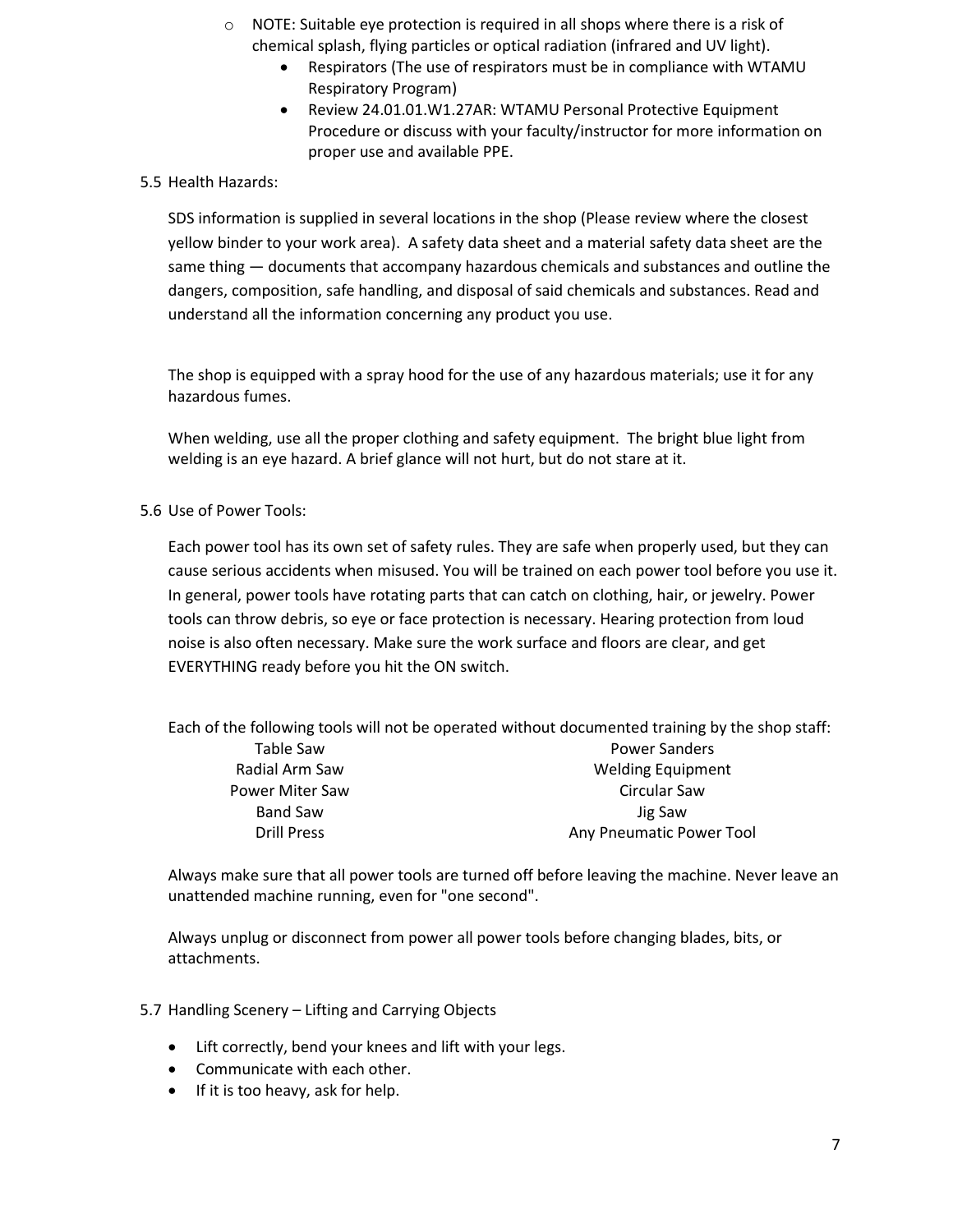- If you need to stop and set it down, say so.
- Be aware of your environment.

# <span id="page-7-0"></span>5.8 Ladders:

Working on ladders presents a potential for a fall. If you must use a ladder, always have someone there to foot and hold the bottom for you. Do not stand on the top step of any ladder. Before you get on a ladder, make sure that all four legs are firmly on the floor. Remember not to leave tools and hardware or anything heavy on top of a ladder. This will lead to the next person who moves the ladder getting hit in the head by a falling object. When you are working above on a ladder you must take extra precautions. You need to be aware of overhead scenery and lighting instruments and the electrical cable. Do not have loose items in pockets that may fall and whenever possible, tools should be attached to you. If you can't attach tools, extra precautions must be made to keep people below aware of you and your work.

#### <span id="page-7-1"></span>5.9 Fire Safety:

- No smoking in the Fine Arts Complex. When smoking outside, use the ash cans (University Smoking Policy is not within 50 feet of entrances).
- Most of the materials in the shop are combustible.
- Paint solvents etc., are highly flammable and are kept in the flammable cabinet.
- Know where the fire exits are in the shop.
- Know where the fire extinguishers are and how to use them. (Please contact WTAMU Fire and Life Safety at 2134 for fire extinguisher training)
- Welding and grinding produce sparks. Paper, sawdust, oil, and all flammable items must be moved away from the work area during these procedures.
- <span id="page-7-2"></span>5.10 Working in the Theater Spaces:
	- Working with the Fly System: When you are the person responsible for raising and lowering scenery or equipment it is your responsibility to make sure that people are out of the way, that all hazards are cleared and that everyone on stage knows that you are about to move something in or out (down or up) on stage. This should be a loud verbal warning so all can hear you over all other work going on at the time. This goes for lifting a bucket up to the catwalk to moving a counterweight batten. Yes, you must watch the rope you are pulling and the object that it is moving at the same time.

Do not use any rope or hardware or cable that is worn or in questionable condition to fly anything that is heavy or could lead to a hazardous situation. We do not want to endanger the lives of anyone. If you have a question always ask someone who knows.

• Working Above: Whenever you are to work on the catwalk, the grid, the loading platform, or any other overhead space, all tools must be secured so they can't fall. Loose change and items in your pockets can cause serious injury if dropped from twenty feet. They should be removed before you ascend. You are responsible to make sure the people working beneath you know you are above them, and whenever possible they should be cleared from the area. If by chance an accident occurs and you do drop something, you should yell "HEADS!!!!"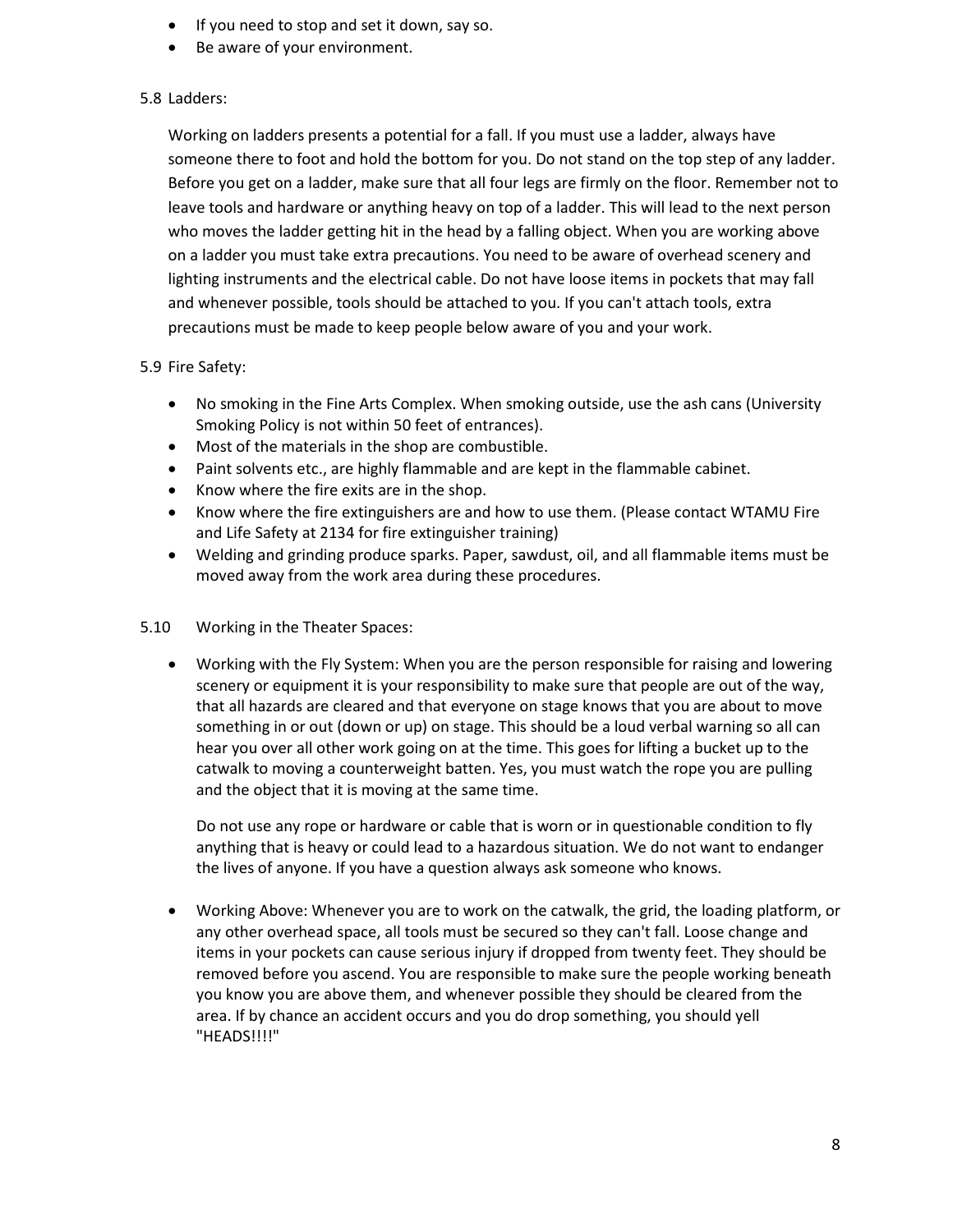Do this clear and loud so people know where the warning is coming from and can scatter out of the way of danger. If you are below and hear "HEADS" yelled, get out of the way. Do not let curiosity get the best of you and look up to see what is falling. If you need to work above in an area that does not provide railings and there is a possibility of a fall that could cause injury, you must wear proper fall protection equipment. You will be trained in the correct use of this equipment.

- Production Strike: This is where a lot of dangerous work goes on in a short amount of time. Make sure you are aware of all the things going on around you. The fast work pace and the extra enthusiasm you will find does not change the need to pay attention and follow all the rules for working in the theater and with power tools. Pay extra attention to hardware in wood and debris on the floor.
- <span id="page-8-0"></span>5.11 Compressed Gas Cylinders:

Compressed gas cylinders must be properly secured in an upright position at all times by means of an appropriate stand, chain, or strap. (This includes empty cylinders.) The protective valve cap should remain in place until the regulator is attached. Some other safety precautions for gas cylinders are listed below:

- When moving cylinders, keep them in an upright position and use a cylinder cart or hand truck. Cylinders must be properly secured with a chain or strap, and have the protective valve cap in place while being moved. Do not roll or drag cylinders. Avoid dropping cylinders or allowing them to strike one another.
- Do not use oxygen fittings, valves, or regulators for other types of gases. Always use the proper valve connections.
- Cylinders containing flammable gases such as acetylene must be stored separately from oxidizers (oxygen) by either a 20 foot distance or by a non-combustible 5 foot high barrier. The only exception to this is an oxy-acetylene welding cart.

# <span id="page-8-1"></span>**5. Record Retention**

No official state records may be destroyed without permission from the Texas State Library as outlined i[n Texas Government Code, Section 441.187](http://www.statutes.legis.state.tx.us/?link=GV) and [13 Texas Administrative Code, Title 13,](http://info.sos.state.tx.us/pls/pub/readtac$ext.TacPage?sl=R&app=9&p_dir=&p_rloc=&p_tloc=&p_ploc=&pg=1&p_tac=&ti=13&pt=1&ch=6&rl=7U)  [Part 1, Chapter 6, Subchapter A, Rule 6.7.](http://info.sos.state.tx.us/pls/pub/readtac$ext.TacPage?sl=R&app=9&p_dir=&p_rloc=&p_tloc=&p_ploc=&pg=1&p_tac=&ti=13&pt=1&ch=6&rl=7U) The Texas State Library certifies Agency retention schedules as a means of granting permission to destroy official state records.

West Texas A&M University Records Retention Schedule is certified by the Texas State Library and Archives Commission. West Texas A & M University Environmental Health and Safety will follow [Texas A & M University Records Retention Schedule](http://www.wtamu.edu/webres/File/Risk%20Management/System-Records-Retention-Schedule-Dec2012.pdf) as stated in the Standard Operating Procedure [61.99.01.W0.01 Records Management.](http://www.wtamu.edu/webres/File/Risk%20Management/61.99.01.W0.01_PROCEDURE_Records%20Management_FINAL%20SIGNED.pdf) All official state records (paper, microform, electronic, or any other media) must be retained for the minimum period designated.

# **Related Statutes, Policies, or Requirements**

[24.01.01.W1.02AR WTAMU Hazard Communications Program.](http://www.wtamu.edu/environmental_safety/faculty-sop.aspx#0002) [24.01.01.W1.19AR WTAMU Reproductive Risks Procedure.](http://www.wtamu.edu/environmental_safety/faculty-sop.aspx#0019) [24.01.01.W1.24AR WTAMU Lockout/Tagout Hazardous Energy Procedure.](http://www.wtamu.edu/environmental_safety/faculty-sop.aspx#0024) [24.01.01.W1.27AR: WTAMU Personal Protective Equipment Procedure](http://www.wtamu.edu/webres/File/Academics/Graduate%20School/AR-EHS/SOPs/New%20SOP%20with%20contents/24.01.01.W1.27AR%20Personal%20Protective%20Equipment.pdf)